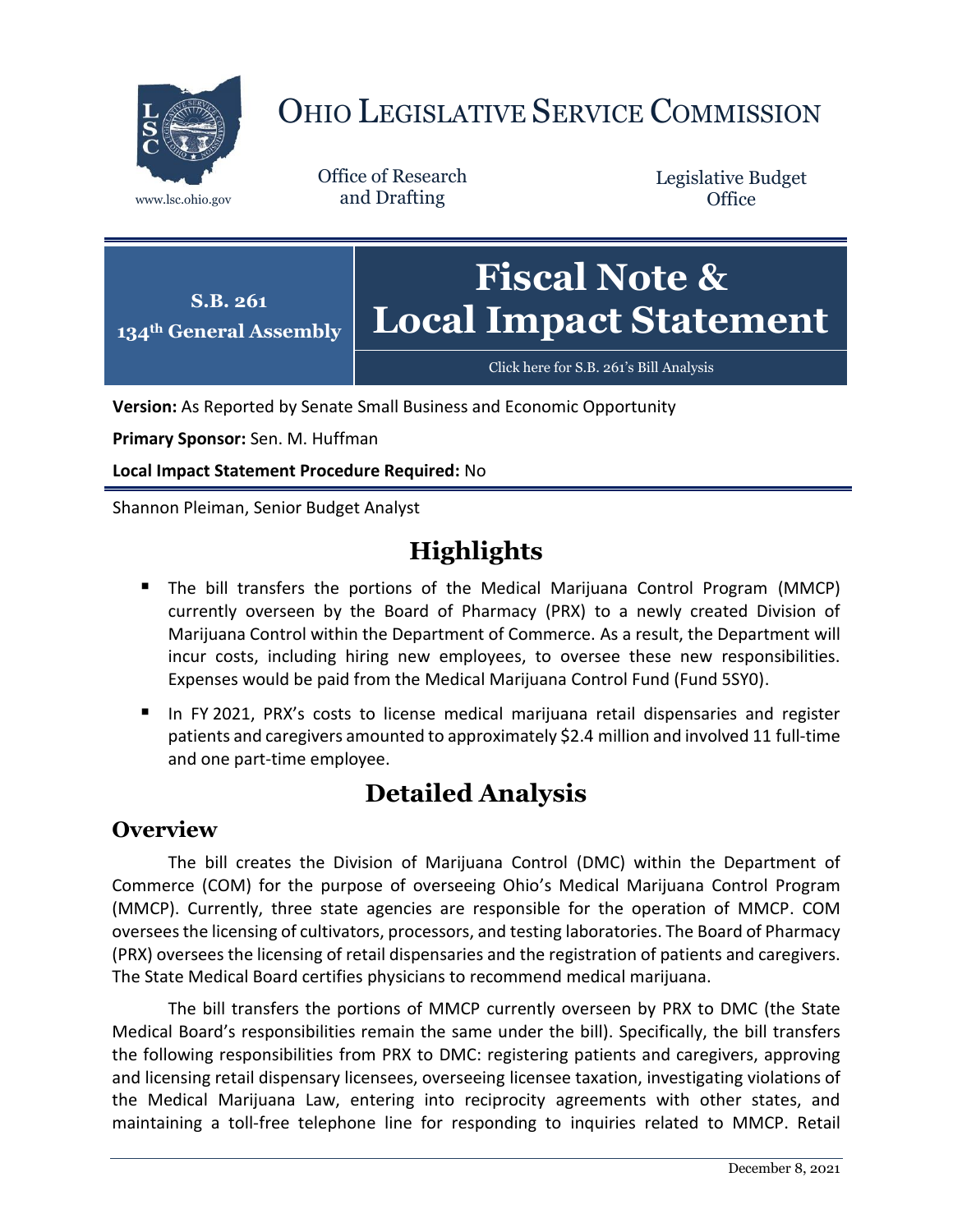dispensaries will continue to submit required information regarding medical marijuana dispensed to a patient to PRX under the bill. The bill declares that on the completion of the transfer, MMCP in PRX is abolished. Consequently, the bill will increase costs for COM but eliminate the majority of costs for PRX as explained in more detail below.

### **Fiscal effect**

The bill will increase costs for COM to oversee the transferred MMCP responsibilities that are currently under PRX. In FY 2021, PRX's MMCP expenses amounted to approximately \$2.4 million under the Medical Marijuana Control Fund (Fund 5SY0) line item 887613, Medical Marijuana Control Program. This line item currently supports the following 11 full-time employees and one part-time employee under its MMCP: (1) Deputy Director 5, (2) Attorney 5, (3) Attorney 4, (4) two Program Administrator 2s, (5) Administrative Professional 3, (6) Pharmacy Board Regional Supervisor, (7) four Pharmacy Board Agents, and (8) a part-time Program Administrator 3.

COM anticipates it will need to hire the same number of employees to perform ongoing dispensary oversight and patient and caregiver registration. However, the bill contains other provisions which may require additional staff. These provisions include: (1) expanding the types of medical conditions that are eligible for treatment with medical marijuana, (2) requiring DMC to endeavor to achieve a ratio of at least one licensed retail dispensary per 1,000 registered patients up to the first 300,000 registered patients and then adding additional retail dispensaries on an as-needed basis, and (3) establishing a new cultivator license category called "stand-alone processors." Taken together, these provisions may increase the number of registered patients and caregivers, licensed retail dispensaries, and licensed cultivators regulated under DMC and necessitating additional staff. In addition to increasing the scope of MMCP, the bill requires PRX and COM to collaborate on conducting an equity study of the medical cannabis industry and the medical cannabis market to determine whether there is a compelling interest to implement remedial measures to assist minorities and women in the medical cannabis industry.

Expenses incurred by COM will be paid under Fund 5SY0 line item 800650, Medical Marijuana Control Program, which is currently used to cover ongoing MMCP administrative costs. In FY 2021, expenses under this line item amounted to approximately \$3.6 million. Any costs incurred by COM for its ongoing MMCP operations as well as those the agency takes on under the bill will most likely be offset from application, registration, and license fees deposited into Fund 5SY0. Fund 5SY0 is funded by the following sources: (1) fees collected by PRX to register patients and caregivers and to issue licenses to medical marijuana retail dispensaries, and (2) fees collected by COM to issue licenses to medical marijuana cultivators, processors, and testing laboratories. The table below displays current license and registration fees charged by COM and PRX. It also shows the current number of licensees and registrants as of October 26, 2021.<sup>1</sup>

 $\overline{a}$ 

<sup>1</sup> <https://medicalmarijuana.ohio.gov/Documents/ProgramUpdate/program%20update.pdf> (accessed November 23, 2021).